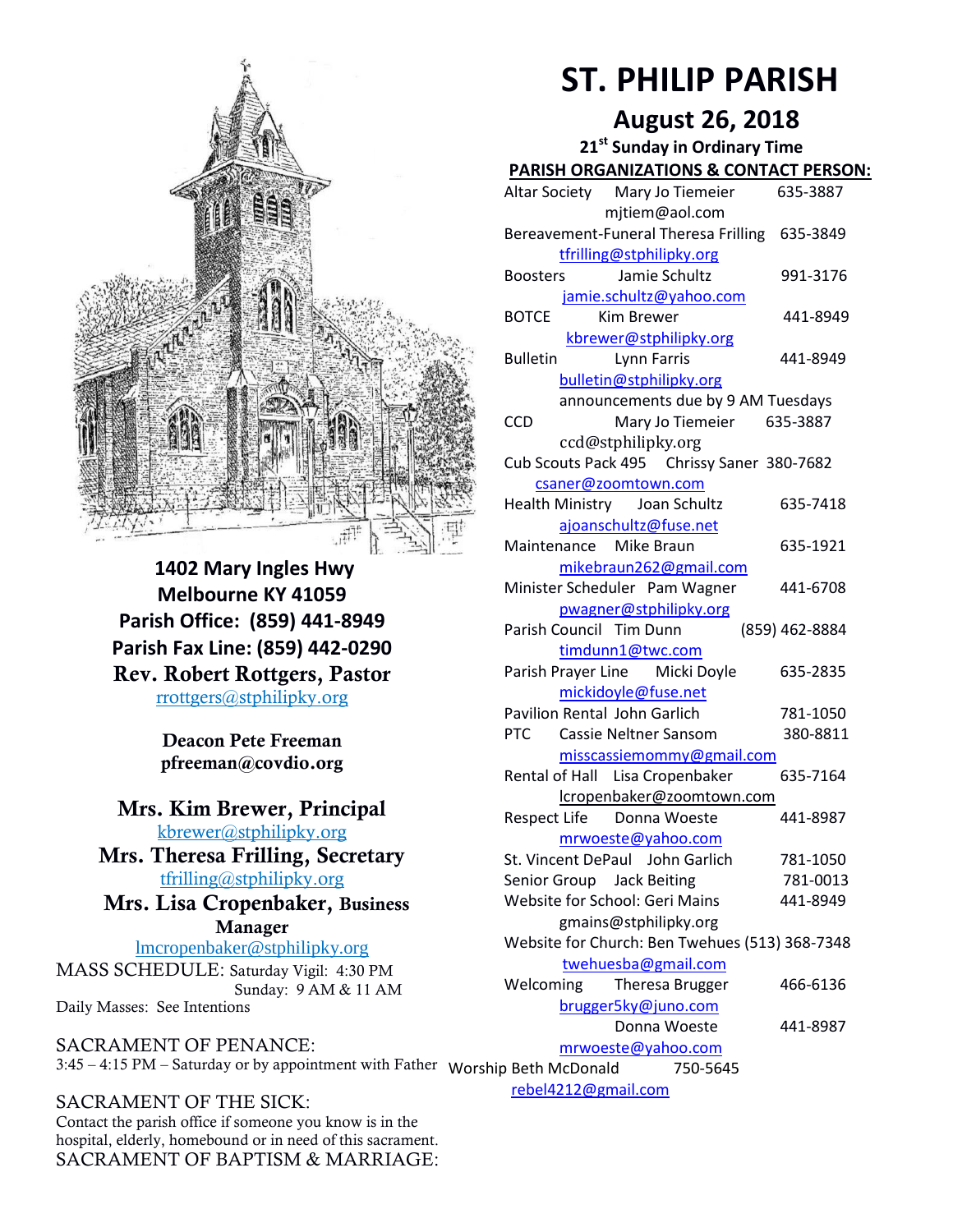## **MASS INTENTIONS:**

**Saturday, August 25**  4:30 PM Martz Family

#### **Sunday, August 26**

9:00 AM Frank Feinauer 11:00 AM Betty Kling

#### **Tuesday, August 28**

7:00 PM Bob Herzog

**Wednesday, August 29** 8:30 AM Bill & Ann Bezold

**Friday, August 31** 8:30 AM Special Intentions

**Saturday, September 1**  4:30 PM Living & Deceased of St. Philip Parish

#### **Sunday, September 2**

9:00 AM Roger Joering 11:00 AM Lou Ann Roth

## **STEWARDSHIP**

Collection from August 19<sup>th</sup>: \$6,503.00 Utility: \$280.00 Endowment: \$10.00 Norbert Frilling Fund: \$60.00 Assumption: \$895.00 Prayer Shawl: \$30.00

## THANK YOU FOR YOUR GENEROSITY!

#### *OTHERS FIRST* **– AUGUST:**

STILL TIME! This month we are supporting *Foundations for a Better Life* program at Life Learning Center. Here is a list of items they need: highlighters and composition notebooks they use for journals. Other items are: pencil sharpeners, single packs of scotch tape, glue sticks, ink pens and pencils, dry erase and flip chart markers. They also need magazines which they use for vision boards. The Life Learning Center is committed to building a caring and serving community by helping people learn, secure and sustain a better way of living through education and care support.

## **ALTAR FLOWERS:**

The flowers this week are in memory of Charles and Loretta Lusher.

#### **SAVE THE DATE:**

**Saturday, November 10th - Night at the Races.**

### **COPIER PAPER NEEDED:**

If you see a good deal on copier paper, please remember that our parish office and parish school can always use it. Thanks.

#### **BILL & MELROSE GUTHIER'S 70TH ANNIVERSARY:**

Please join us for an open house celebrating Bill and Melrose Guthier's 70<sup>th</sup> anniversary on Sunday,

September  $9<sup>th</sup>$  from 1:00 - 5:00 p.m. at our parish center. No gifts, please.

#### **ALTAR SOCIETY NEWS:**

Altar Society Meeting - The first Altar Society meeting for the 2018/2019 term will be Thursday, September 6 at 7:00 pm in the Parish Center Meeting Room. We extend a sincere invitation for new members.

#### **SCHOOL SUPPPORT**

An easy way to support the school would be to collect box-tops, Kroger rewards and recycle aluminum cans. All of these items will benefit St. Philip School. Bonus box-tops are on many products and offered by stores like Meijers as part of back-to-school. All box tops have an expiration date. Please trim your box-tops and send to the school office.

Our school is always in need of volunteers. You must be virtus trained and in compliance with all Diocesan Safe Environment guidelines. We need your help in these areas: library, school office, cafeteria helper, teacher's aides, help out with weekly skills assessment, computer class and gym class. Call or email Mrs. Brewer for information (441-3423 ext. 4 or [kbrewer@stphilipky.org.\)](mailto:kbrewer@stphilipky.org) We also need volunteers in the cafeteria. Please contact Megan Clift [\(mclift@stphilipky.org\)](mailto:mclift@stphilipky.org) for more information.

#### **VIRTUS REMINDER:**

Thanks for keeping your account current. The August bulletin was posted on August  $5<sup>th</sup>$  and is due by September  $4<sup>th</sup>$ . August is an open month where anyone that is suspended can get into their account and get caught up with all unread bulletins.

**VIRTUS TRAINING HERE:** St. Philip will be hosting a Virtus training session on Saturday, September  $8<sup>th</sup>$  in our parish center. More info in future bulletins.

#### **CAMPBELL COUNTY SENIOR PICNIC:**

Join us on Thursday, September 20<sup>th</sup> from 11:00 a.m. until 4:00 p.m. Please remember the gates do not open until 10:30 a.m. Pre-sale tickets are \$10 and are available at the Senior Center in Highland Heights or the Administration building in Newport. Tickets will be \$15 at the gate. Once again, it will be held at Pendery Park in Melbourne. "Aloha, Campbell County" is the theme for this year's picnic.

#### **SERVICE PROJECT ALREADY!!!**